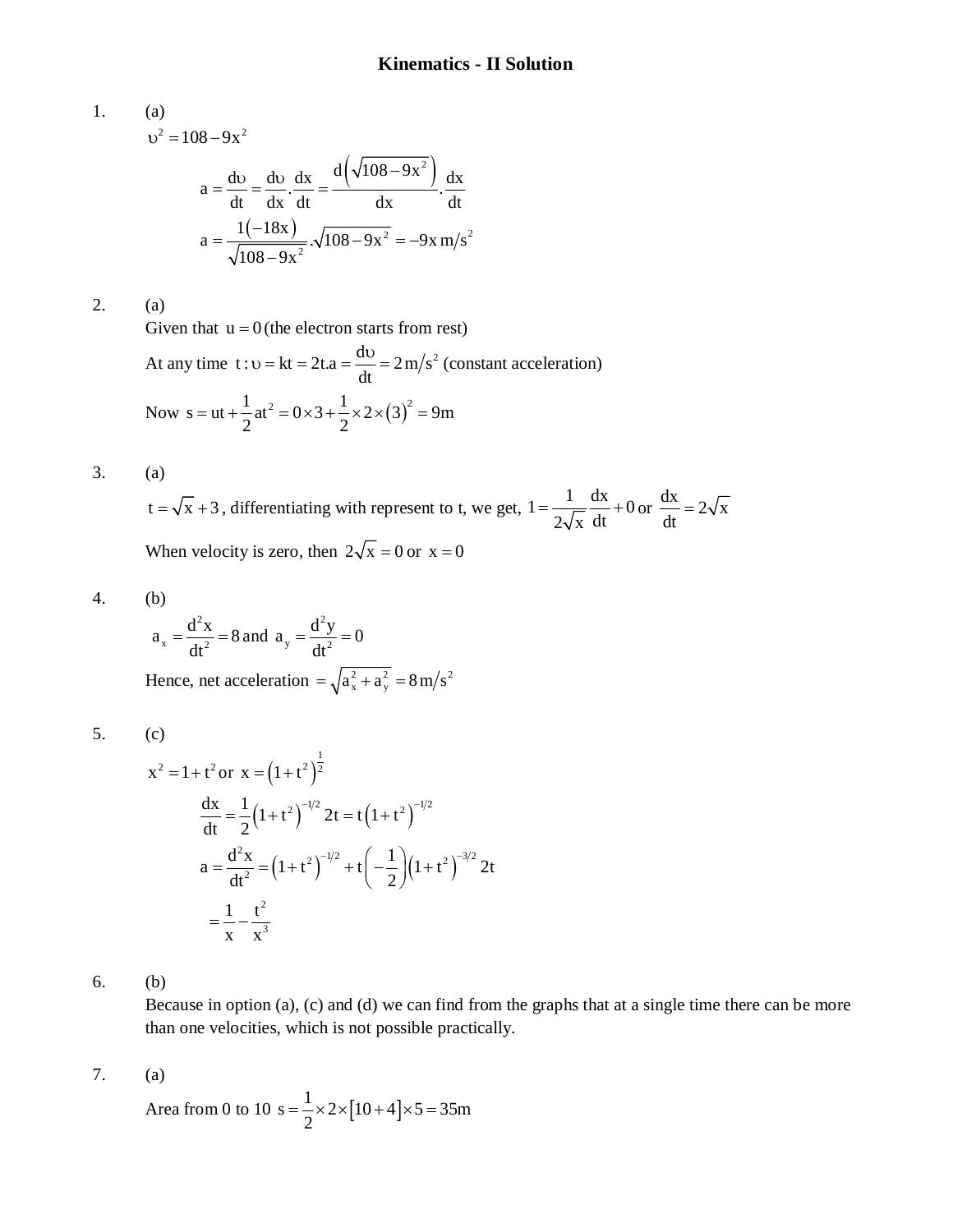Area from 10 to 12 s = 
$$
\frac{1}{2}
$$
 × 2 × (-2.5) = -2.5m

8. (a)

Maximum acceleration will be from 30 to 40 s, because slope in this interval is maximum

$$
a = \frac{v_2 - v_1}{t_2 - t_2} = \frac{60 - 20}{40 - 30} = 4 \text{ m/s}^2
$$

9. (c)

During OA, acceleration = tan 30° =  $\frac{1}{\sqrt{5}}$  m/s<sup>2</sup> 3  $=$  tan 30 $^{\circ}$  = -During AB, acceleration =  $-\tan 60^\circ = -\sqrt{3} \text{ m/s}^2$ 

Required ratio 
$$
=
$$
  $\frac{1/\sqrt{3}}{\sqrt{3}} = \frac{1}{3}$ 

10. (a)

For 0 to 5 s, acceleration is positive; for 5 to 15 s acceleration is negative; for 15 to 20 s, acceleration is positive.

11. (a, d)

The body will speed up if angle between velocity and acceleration is acute.

12. (a, d)

Since the graph is a straight line, its slope is constant, it means acceleration of the particle is constant.

13. (b, c)

 $y = \frac{x}{2}$ 2  $=\frac{1}{2}$  implies that the particle is moving a straight line passing straight

origin.

 $v_x = 4 - 2t$ ,  $v_x = u_x + a_x t$ ,  $v_x = 4$ ,

$$
a_x=-2
$$

Now, 
$$
y = \frac{x}{2}
$$
  $\Rightarrow \frac{dy}{dt} = \frac{1}{2} \frac{dx}{dt}$   
\n $v_y = \frac{1}{2} v_x 2 - t$ ,  $v_y = u_y + a_y t$ ,  
\n $u_y = 2$  and  $a_y = -1$ 

S t

14. (b, c, d)

If the particle is projected with velocity u at angle  $\theta$ , then equation of its trajectory will be:

$$
y = x \tan \theta - \frac{gx^2}{2u^2 \cos^2 \theta}
$$

We know slope is given by  $m = \tan \theta - \frac{gx}{r^2 \cos^2 \theta}$  $u^2$  cos  $=$  tan  $\theta$  – –  $\theta$